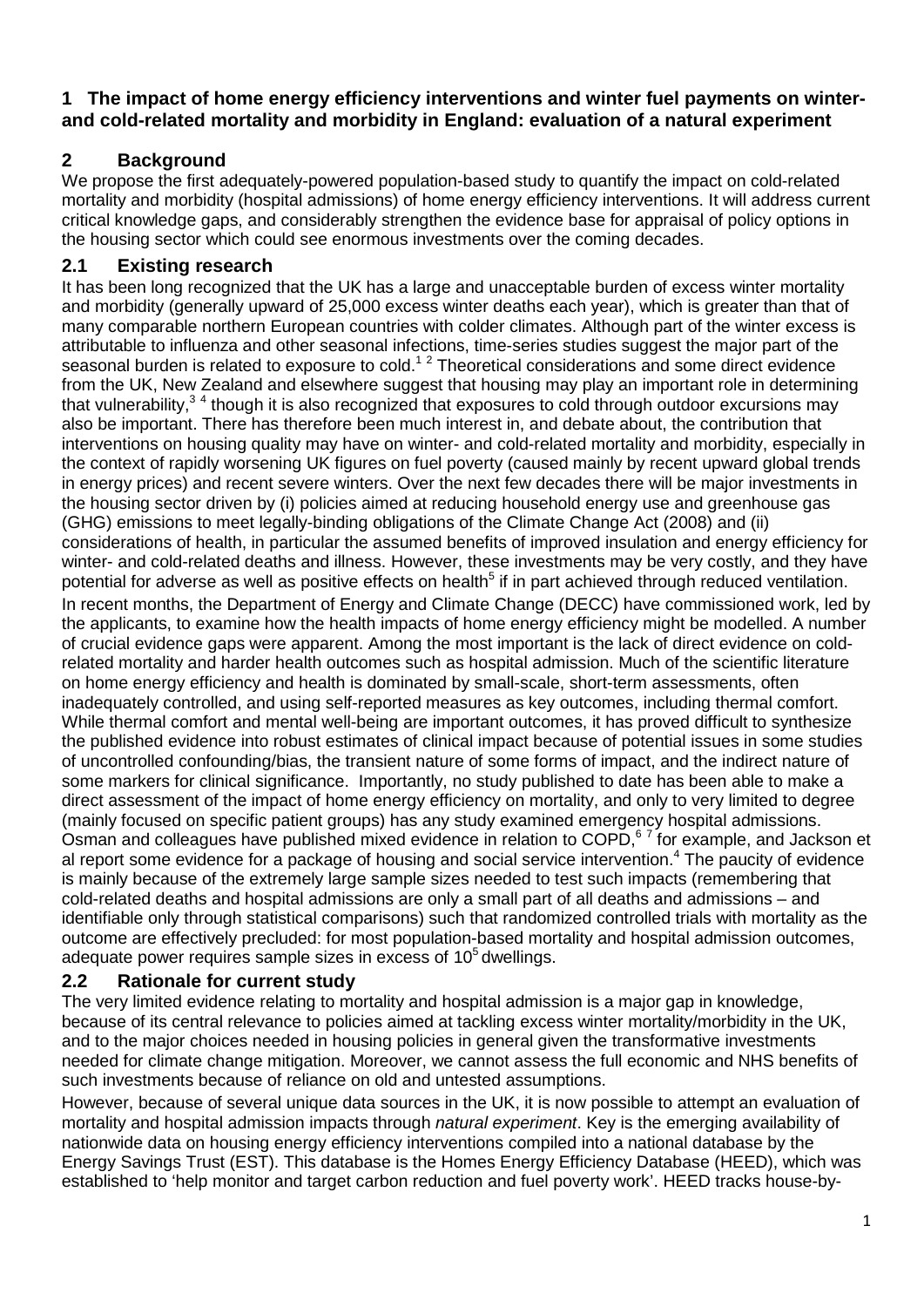house the sustainable energy characteristics of the UK's housing stock using data gathered from a wide range of sources including energy suppliers, government grant managing agents, local authorities, home energy checks as well as EST programmes (examples include EEC/CERT, fuel poverty programmes, Low Carbon Buildings Programme, CIGA, Corgi). HEED includes data on insulation measures, heating systems, appliances and micro-generation installations, along with property survey information. It now covers approximately 50% of the UK's homes (over 13 million homes) with property- and date-specific details of such energy efficiency interventions over the last decade or so. By linking, nationwide, to postcoded mortality and hospital admission statistics, this data base for the first time makes it possible to address the evidence gap on the relationship between home energy efficiency and cold mortality/morbidity through direct measurement in a well-powered empirical study. It will provide important new empirical evidence relevant to a wide range of policy areas, including health protection, housing policies, and NHS demands and costs; and evidence on the potential for housing investment to reduce health inequalities.<sup>8</sup> It has the potential to be a key element in decisions on major areas of policy formulation over coming years. *Why support this proposal* The proposed study fulfils the key criteria for evaluation of a natural experiment.<sup>9</sup> It addresses a form of intervention with potential to affect a very large but preventable burden of ill health and mortality in the UK related to poor housing which is not readily amenable to a randomized trial of the required scale. It should make a major contribution to the scientific literature internationally: the first study in the world literature to provide adequate basis for quantifying the impact on 'hard' health outcomes of energy efficiency improvements in the general population. Its findings could make a crucial addition to the evidence base for testing policy in an area where few of the many assumptions of impact are supported by empirical evidence. It focuses on a sector which is likely to be the target for very large (multi-billion pound) investments both by government and the private sector over the next two decades, and where good evidence is essential to maximize the benefits and minimize potential harms. It assesses the impact on health of investment outside the health sector, which increasingly will be important to an integrated public health strategy. It will be relevant for the future development of the cold weather plan.<sup>10</sup> In addition to the main research questions the study will also provide evidence on:

- the impact on winter- and cold-related mortality/morbidity of winter fuel payments (within the context of the effect of fluctuation in domestic fuel prices)
- the impact on the health service of winter/cold-related burdens (costs, winter pressures on the health services) and the potential gains from policies aimed at improved home energy efficiency
- the cost-benefit (assessed within a formal multi-criteria decision analysis framework) of home energy efficiency interventions, taking account of impacts on the health service and the value of averted quality-adjusted years of life lost
- the unintended positive and adverse effects of home energy efficiency interventions
- the impact on inequalities in health & fuel poverty
- the nature of the general relationship between cold weather and adverse health impacts

The project builds on substantial methodological and evaluation research experience by the applicants, developed through on-going and recent research projects including (among others) an MRC project on *methods for quantifying weather-health relationships;* an NERC project on *air pollution and weather-related health impacts* (AWESOME), which is developing methods for characterizing the indoor environment in relation to housing characteristics; a multi-partner EC-funded project ('PURGE') which is examining the impacts on health of greenhouse gas reduction strategies in urban environments (following the work of the *Task Force on Climate Change Mitigation and Public Health)*, and a recent project examining the methods for quantifying the health impacts of home energy for DECC.

### **PLAN OF INVESTIGATION**

The project is a 'natural experiment'<sup>9</sup> study of the effect on health of the introduction of home energy efficiency (HEE) measures to English dwellings over the last decade.

#### **3 Research objectives**

Aim: to evaluate the impact on winter- and cold-related mortality/morbidity of home energy efficiency interventions in England, including assessment of the impact of fuel costs and subsidies. *Specific objectives:*

(1) To link HEED data for England, 2000-2010, to postcoded national mortality and hospital admissions (HES) data and to location-specific daily meteorological data to quantify the degree to which cold temperature-mortality/hospital admissions relationships (overall and cause-specific) are modified by the introduction of HEE measures;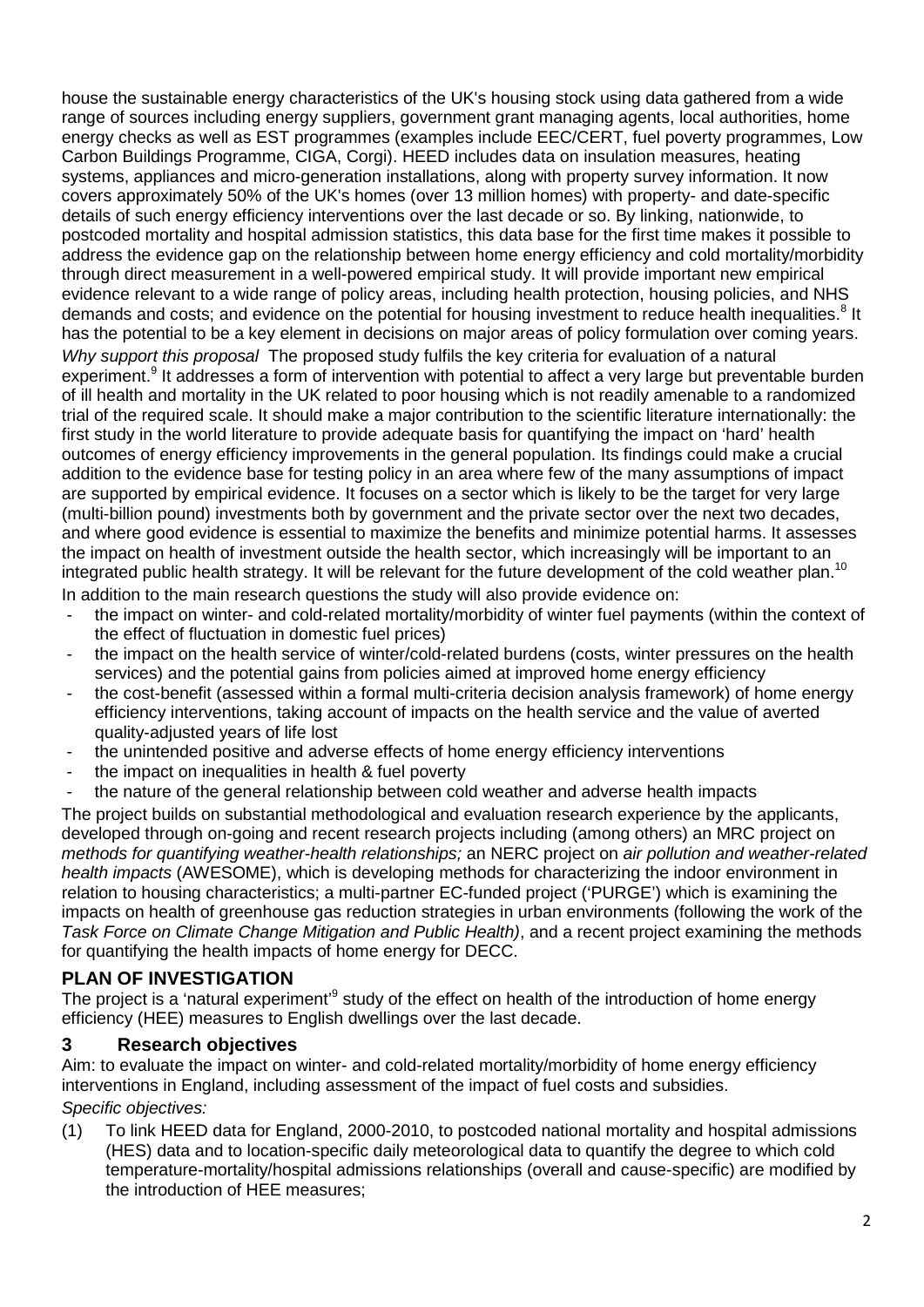- (2) To use 35-year series of data for the major conurbations of England to assess inter-annual variations in cold mortality/morbidity and the degree to which they are influenced by fluctuations in fuel price and the winter fuel payments, especially for vulnerable population groups defined on the basis of socio-economic status, age and other parameters;
- (3) To conduct in-depth interviews with householders and households to document long term experiences and behaviour changes associated with HEE interventions, with a focus on the pathways linking HEE, wellbeing and aspects of fuel poverty, and to explore how health evidence of HEE interventions is, and could be, utilised in policy and advocacy activities including on inequalities;
- (4) To use the evidence of (1) to (3), in combination evidence on costs and existing epidemiological evidence, to elaborate a model of health impact and to present and test policy options using a formal multi-criterion decision analysis (MCDA) framework;
- (5) To maximise knowledge transfer and research impact by using a model of user-involvement which engages with major stake-holders throughout the research process.

### **4 Research design**

The study will use detailed data from the Home Energy Efficiency Database (HEED), a national database developed by the Energy Saving Trust (EST) that records, at individual-dwelling level, HEE interventions (forms of insulation, heating system upgrades etc). This database, compiled from multiple sources, including government scheme management agents and local authorities, contains data on over 13 million homes, or around 50% of the UK housing stock with a date stamp and dwelling code for each intervention (currently some 160 million records). HEED is broadly, though not 'statistically', representative for home tenure when compared with other national level datasets. The level of private ownership is therefore reasonably, but not exactly, representative of that in the housing stock as a whole. We will build on existing collaboration with database holders EST to link it to postcoded mortality and hospital admissions data to enable us to quantify the impact of the introduction of HEE measures on cold-related mortality and morbidity. It will be the first large-scale study to attempt such direct quantification.

Analysis for objective 1 is essentially a controlled interrupted time-series, with separate before-after time points defined by the date of each of the millions of energy efficiency interventions made to dwellings throughout England since 2000. Because these interventions are scattered geographically and temporally, the population without such interventions can function as a control. The comparison will not be simply of overall mortality and morbidity, but of specific cold-related mortality and morbidity determined using timeseries and related (case-crossover/case only) methods to which the applicants have made substantial methodological developments. We will use detailed location-specific daily meteorological data. Categorization of the effect of the different forms of housing intervention on the indoor environment will be obtained from existing empirical data and building physics modelling. We will further quantify (using empirical data) the impact of HEE measures on fuel savings and refurbishment expenditure, and changes in comfort levels. Specific linkage will be made to properties upgraded through the Warm Front programme that have been subject to earlier detailed temperature measurements and health surveys. Objective 2 requires long time-series because of the focus on inter-annual variations. Domestic energy price data will be obtained from DECC. Time-series methods will control for long-term trends and annual/seasonal factors (influenza, vaccination coverage, preceding seasonal mortality, air pollution etc). Subgroups defined by small-area socio-economic markers will enable us to compare impacts across deprivation levels.

The qualitative component will focus on long-term follow-up (post-one year) after HEE interventions to examine reported behaviour change, how this is likely to be linked to well-being and how household decisions about HEE are made. Analysis of interviews will help provide evidence on unintended positive and negative effects and on the processes by which psychosocial impacts are achieved. A purposive sample of around 50 households will be recruited from three contrasting areas, using a sampling grid to include those from a range of households (by size, housing tenure, housing stock type, area deprivation) and time since intervention. The potential policy impact of the research evidence on health impacts from this and other studies will be explored through focus groups with stakeholders including national and local policy makers, voluntary sector organisations, the private sector (e.g. energy and building companies), and householder/tenant groups.

## **5 Study population**

Participants are the population of England covered by the Home Energy Efficiency Database (approx.13 million homes) who have had home energy efficiency upgrades since 2000. Comparators are the residents of those same dwellings before energy efficiency interventions were introduced. Because these myriad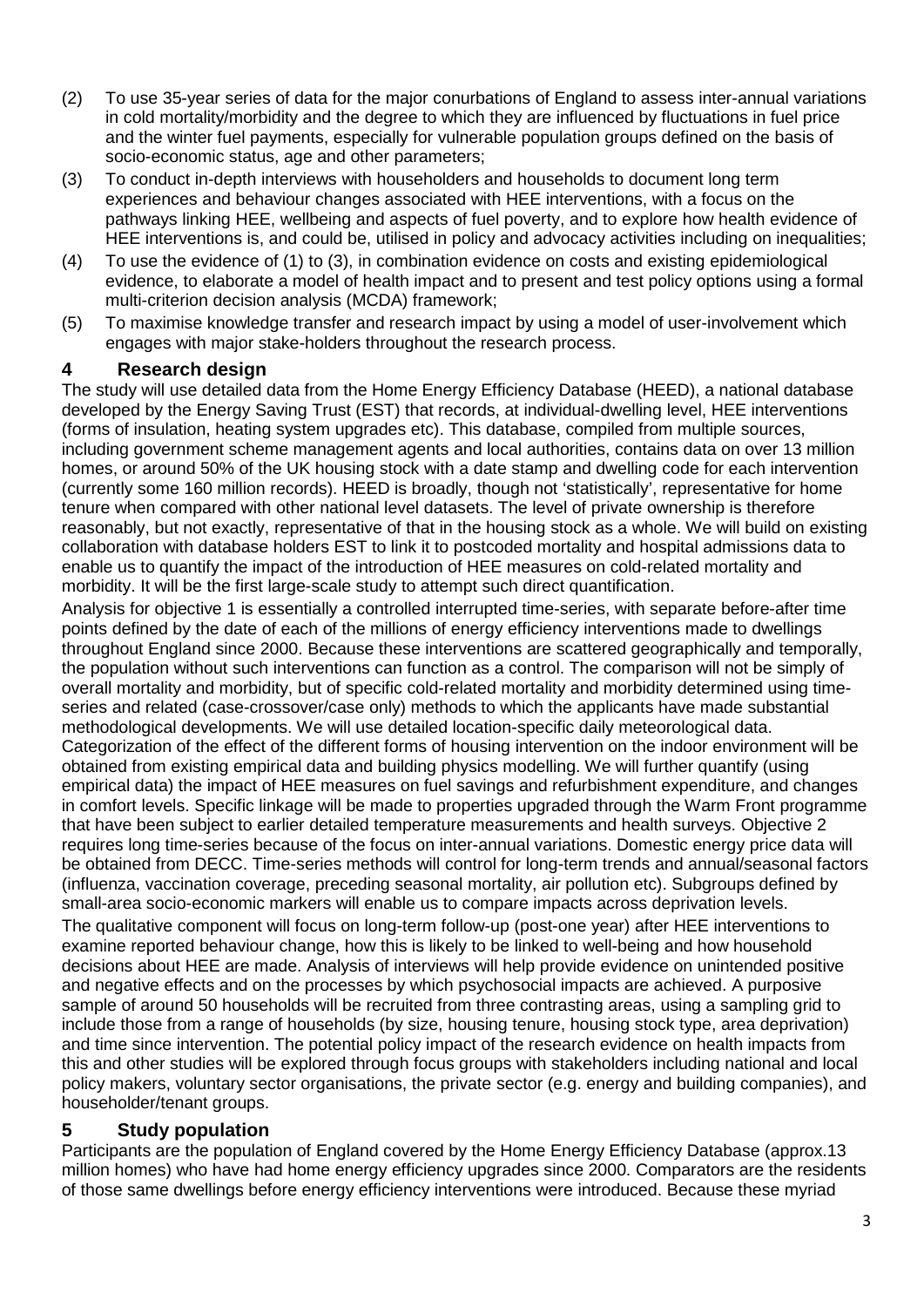interventions are scattered geographically and temporally over the 11 year period of study, the preintervention population can function as a control, both cross-sectionally and over time. The chief outcomes include: cold-related mortality and hospital admissions (by cause, and for vulnerable subgroups defined on the basis of socio-economic status, age and other parameters). We will quantify specific cold-related mortality and morbidity using time-series/case series methods based on linkage of post-coded health data to weather data. From this we will quantify the 'step changes' in cold-mortality/morbidity relationship associated with HEE improvements (controlled interrupted time-series).

## **6 Socioeconomic position and inequalities**

Health burdens arising from inadequate home heating and insulation are often viewed as a socio-economic problem relating to fuel poverty.<sup>11 12</sup> This study will provide detailed evidence on various aspects of this question, including (i) the current socio-economic inequalities in burdens of cold-related mortality/morbidity, (ii) the contribution that HEE interventions has made to reduction in those socio-economic inequalities over the period 2000 to 2010, and (iii) an assessment of the *potential* future impact on such inequalities of policy options assessed through the multi-criteria decision analysis (MCDA) model. Health inequalities is an explicit assessment criterion of the MCDA (see section 10).

### **7 Planned intervention**

*The intervention* comprises home energy efficiency (HEE) improvements (improved insulation, heating system upgrades, and micro-generation installations) introduced in England since 2000, and recorded in the Energy Saving Trust (EST) Home Energy Efficiency Database (HEED). These improvements were made by a range of providers, and through a variety of different schemes, many supported by government or local authority grants. HEED data are gathered from energy suppliers, government grant managing agents, local authorities and other landlords, home energy checks and EST programmes.

*Setting*England. Approx.13 million dwellings (~50% of total) covered by the HEED database.

*Delivery of the intervention* The study is of past (2000-2010) home energy efficiency interventions implemented through a variety of funding mechanisms, including HEE programmes targeted at low income families and those at risk of fuel poverty (e.g. the *Warm Front* scheme). They typify interventions currently being further developed as part of major areas of government policy to address public health burdens and greenhouse gas (GHG) emissions reductions.

*Funding of the intervention* The evaluation is of recent past HEE measures, supported by grants from various sources (government, local authorities, voluntary bodies) and private investment. There is no new intervention or cost.

## **8 Proposed outcome measures**

Cold-related mortality, hospital admission; overall (not specifically temperature-related) mortality and hospital admission; heat-related mortality and hospital admission. All by cause, age-group and socioeconomic group in relation to home energy intervention status. Household energy use and cost; intervention costs; GHG emissions. Results of a multi-criteria decision analysis (MCDA) model for comparing home energy efficiency policies across health (summarized as QALYs), health inequalities (distributions of QALYs) and other non-health criteria (e.g. costs, CO2 emissions, energy use).

## **9 Assessment of harms**

Empirical evidence will be obtained on a selected range of potential adverse outcomes, summarized below. In addition, changes in relevant exposures (e.g. indoor air quality, costs) will be derived from building physics models parameterized by HEED data. Indicative likely impacts on health over a 20 year horizon will be estimable from the health model used to inform the MCDA (important for radon-related risks, for example, which would predictably rise over decades with evidence of higher indoor levels, but not be directly detectable even given a 10-year period of empirical observation).

|                                                                                                                                                                                      | Direct empirical data                                                                                                 | Changes in exposure +<br>estimated health impact                              |
|--------------------------------------------------------------------------------------------------------------------------------------------------------------------------------------|-----------------------------------------------------------------------------------------------------------------------|-------------------------------------------------------------------------------|
| Altered vulnerability to heat-related<br>impacts (improved insulation<br>theoretically protects against heat<br>in most cases, but sometimes may<br>worsen indoor temp. during heat) | • Heat-related mortality<br>• Heat-related hospital admission<br>- both quantified by daily time-series<br>approaches | Indoor temperatures<br>during periods of heat<br>& cold (>thermal<br>comfort) |
| Changes relating to adverse<br>effects on the indoor environment:                                                                                                                    | • Change in hospital admission<br>• Change in mortality (probably insensitive                                         | Indoor particulate<br>matter levels                                           |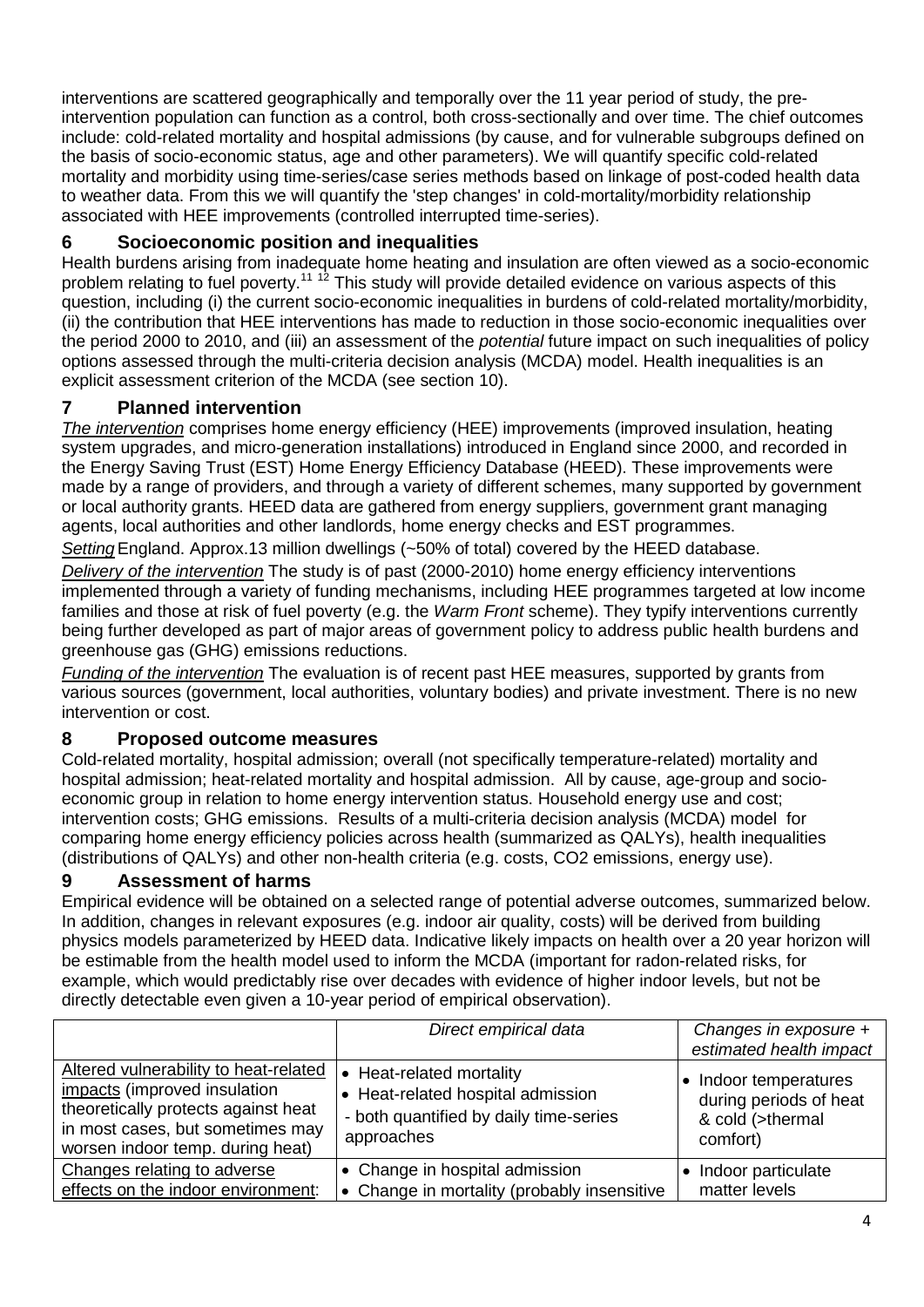| e.g. poorer indoor air quality from<br>reduced ventilation (which might<br>exacerbate asthma symptoms, for<br>example) | over the short term)<br>- based on controlled comparison of overall<br>change in cause-specific admissions/death<br>(this is separate from temp-related<br>deaths/admissions) | Indoor radon, second<br>hand tobacco smoke,<br>mould<br>• Fuel costs |
|------------------------------------------------------------------------------------------------------------------------|-------------------------------------------------------------------------------------------------------------------------------------------------------------------------------|----------------------------------------------------------------------|
| Unexpected adverse impacts                                                                                             | Qualitative study evidence on:<br>• Altered behaviours, budgeting<br>• Unforeseen consequences                                                                                |                                                                      |

### **9.2 Data**

### **9.2.1 Housing and energy efficiency**

Data on energy efficiency interventions will be derived from the national HEED data base.<sup>13 14</sup> which records, at individual-dwelling level, HEE interventions (forms of insulation, heating system upgrades, lighting and micro-generation installations) made over the last 15 years or so. Its data are gathered form government scheme (e.g. Warm Front, Energy Efficiency Commitment, Carbon Emissions Reduction Target) management agents and local authorities and other sources. It contains data on over 13 million homes initially held as a double column 'flat file' of approximately 160 million records. The variables in HEED are largely collected using a reduced Standard Assessment Procedure (rdSAP) survey, which provides a 'common data set' level of detail on house characteristics as categorical or nominal variables. It provides evidence on the nature and timing of home energy efficiency interventions carried out through government grant and social sector initiatives, as well as selected privately funded improvements. It provides relatively complete data for areas which have been the focus of targeted campaigns.

### **9.2.2 Meteorological data**

The Met Office will produce the best available dataset of meteorological data to cover the period from 2000 – 2010 for research objective (1). The dataset will include values of hourly air temperature data as well as humidity, from which daily minima maxima and means can be derived, and will be available at postcode district level<sup>15</sup> with the facility to adjust these meteorological parameters towards urban values by areal analysis of weather exposure. The data will be generated using high resolution numerical model 'nowcasts'16 which includes surface, radar and satellite observations, and/or an interpolation of site specific observations. For research objective (2), 35 years of weather observations taken principally at selected UK weather stations will be made available. This dataset will include hourly/daily air temperature values (maxima, minima and means).

### **9.2.3 Health data**

Epidemiological analysis will be based on two health datasets with national coverage, linked to the data on HEED interventions. Each health data set has fine-scale geo-referencing of the individual, using the postcode of residence. The data sets are: (i) national post-coded mortality data, 2000 to 2010; (ii) postcoded hospital episode statistics (HES, England only), 2000/01 to 2009/10.

Each will be linked by day and location to the air pollution and weather data, housing model outputs, small area (Output Area) population data, and regional infectious disease data (Public Health Laboratory Service, Health Protection Agency), using Geographical Information System methods. Linkage can be achieved at fine spatial resolution: the UK postcode relates on average to around 14 households, and the coordinates of most postcode centroids are available to around 10 m accuracy or better; the MINAP data are resolved to around 100m accuracy. In addition we will obtain weekly counts by region of seasonal infectious disease data (influenza and similar) through the Centre for Infection (Public Health Laboratory Service).

#### **9.3 Modelling of indoor environment, energy use & GHG emissions**

Building physics modelling will be used alongside analysis of empirical data (1) to improve and simplify the classification of changes in indoor environment (specifically standardized indoor temperature<sup>17</sup>) associated with recorded HEE improvements; and (2) to extend the range of exposures and health impacts assessed beyond those directly measured or where the time-lag for health impact is beyond that of study period (e.g. changes in lung cancer risks from change in radon concentrations where impacts are likely to be deferred for decades) or where the nature of the health impact is uncertain or indirect (e.g. those associated with change in the costs of meeting energy needs, and changes in GHG emissions). This will be led by UCL, extending substantial recent research in this area with LSHTM.

*(i) Changes in standardized indoor temperatures* The estimation of (group average) changes in standardized indoor temperatures for all dwelling type-intervention combinations will entail: (1) analysis of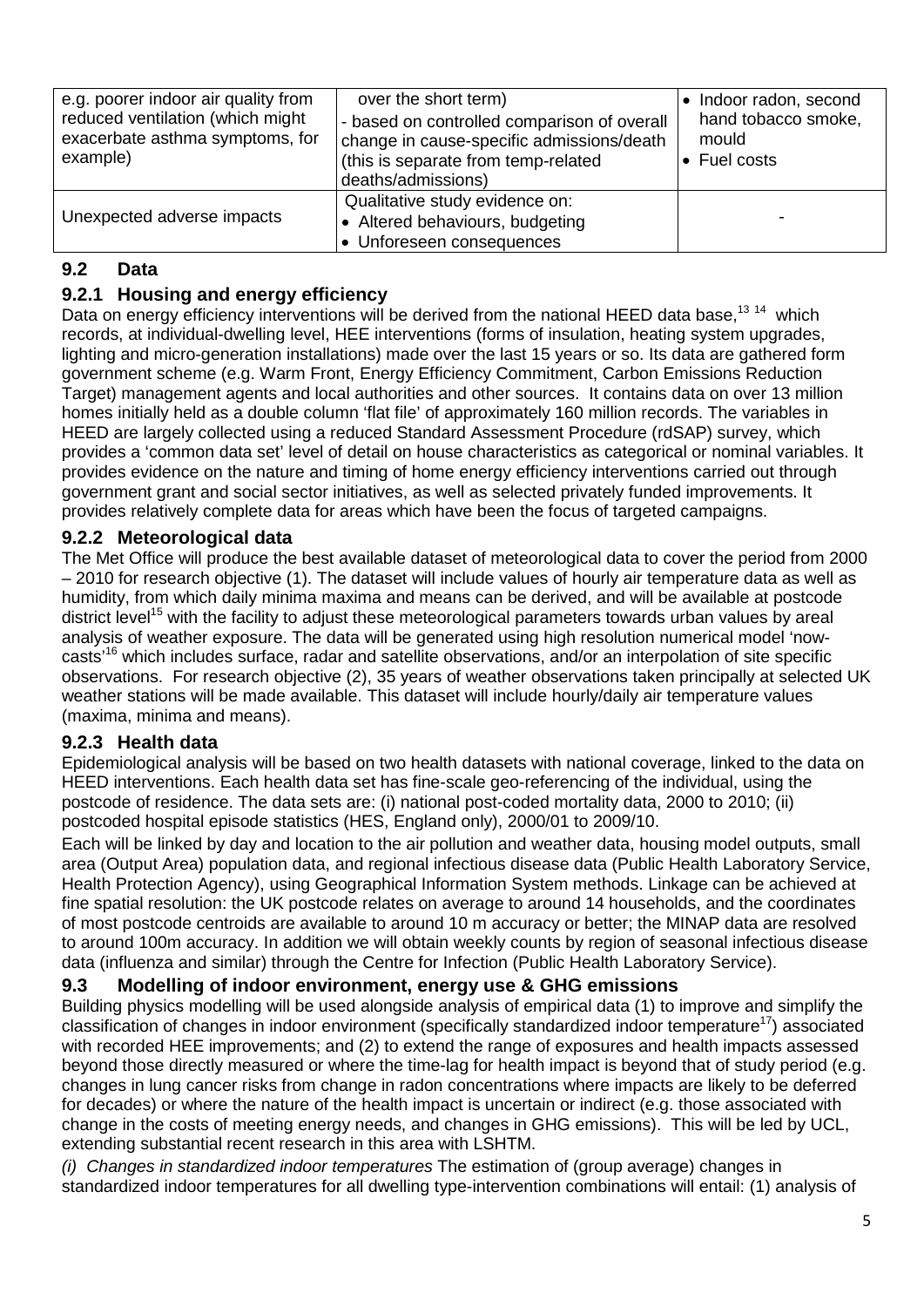existing housing survey data to derive an empirical relationship between standardized indoor temperature [a](#page-5-0)nd dwelling energy efficiency characteristics (as represented by the dwelling 'E-value'<sup>a</sup> (Watts per Kelvin) of thermal efficiency or similar); (2) categorizing the E-value for each dwelling in the nationally representative sample of 16,000 dwellings in the 2010 English Housing Survey (EHS); and (3) matching dwelling characteristics in the EHS sample with those of the 13 million records in the HEED data, so as to classify both energy efficiency and, from (1), the standardized indoor temperature of each HEED dwelling. Step  $(1)$  extends a method described by Oreszczyn et al,<sup>17</sup> and will use data from survey sources with internal temperature monitoring. These include data from the *Warm Front* evaluation, the UCL-led *Carbon Reduction in Buildings (CaRB)* project (EPSRC)*,* the EHS and its predecessor the English House Condition Survey, and selected other field survey data. Indoor temperatures will be 'normalized' by regression methods<sup>17</sup> to standard measurement conditions (mid afternoon temperature on a day with 5  $\degree$ C day maximum outdoor temperature etc) to yield like-for-like estimates by which dwellings can be classified with regard to the effectiveness of home heating: the *standardized internal temperature* (SIT). How the SIT relates to the physical characteristics of the fabric and heating system efficiency and other relevant parameters (dwelling type, age, household composition etc) will be analysed by a second stage 'metaanalysis' of the SIT data from the various data sets, to provide the temperature classification of HEED dwellings derived in step 3. The *change* in E-values and indoor temperatures associated with HEED interventions will be derived using this method by applying HEED-type efficiency interventions to the EHS variants and linking the results back to the HEED data base. The change in SIT derived in this way reflects both the thermal properties of the dwelling and, importantly, occupant behaviour regarding which determines the degree to which energy efficiency gains are taken as improved winter indoor temperatures rather than as reduced energy costs.

The purpose of these analyses is primarily to provide a means by which different forms of energy efficiency intervention in different types of dwelling can be categorized and ranked using a common currency: the change in standardized indoor temperature. Although it is not possible to be precise about the temperature change of any individual dwelling (because of unknown occupant behaviour etc) the method should provide a reliable classification at group level needed for the epidemiological analysis. Estimates changes in SIT will also be used as inputs to the health impact model of outcomes that are not directly measured. Other parameters that will be quantified include:

*(ii) Indoor air quality* HEED interventions also affect ventilation characteristics of dwellings, which will usually alter concentrations of indoor pollutants (more air-tight dwellings protect against ingress of outdoor particles, but potentially increasing pollutants of indoor origin, including combustion products, carbon monoxide, second hand tobacco smoke, and radon, and alter conditions for mould growth). To quantify changes in these exposures and associated health impacts we will extend an approach used by the applicants<sup>5</sup> based on the application of a validated transient building model (CONTAMW),<sup>18</sup> simulating changes in permeability and associated air pollutant levels for the English stock as reflected by the EHS sample. For mould growth we will use empirical evidence derived from a recent UK study.<sup>19 20</sup>

*(iii) Energy use and heating costs (standardized heating costs and empirical)* Change in energy use and costs with HEED measures will in part be affected by the quality of installation, the behaviour of the occupants in response to the measure (i.e. rebound 'take-back' effect), technical limitations of the system and environmental (weather) conditions. We will quantify the change using a method described by Hamilton et al.<sup>21</sup> which takes into account the empirical temperature take-back effect and the assessed change in E-value. Location-specific climatic data will be used. In addition, further recent work at UCL using the HEED database linked to energy supplier meter data has provided data from which *actual* change in gas demand (the primary source of home heating in the UK) for intervention dwellings can be estimated at aggregate level.

*(iv) Change in GHG emissions* Changes in GHG emissions associated with an efficiency intervention will be estimates using the evidence on energy use by applying benchmark statistics on fuel carbon intensities provided by the Department of Energy and Climate Change (DECC).

*(v) Capital costs of the interventions* (past and future) will also be estimated using existing reference cost data for different forms of intervention.

### **9.4 Statistical analysis**

 $\overline{a}$ 

<span id="page-5-0"></span> $a^2$  E-value is the required energy consumption by the principal heating device to maintain a 1°C temperature difference between outside and inside during steady-state conditions ignoring incidental gains/losses.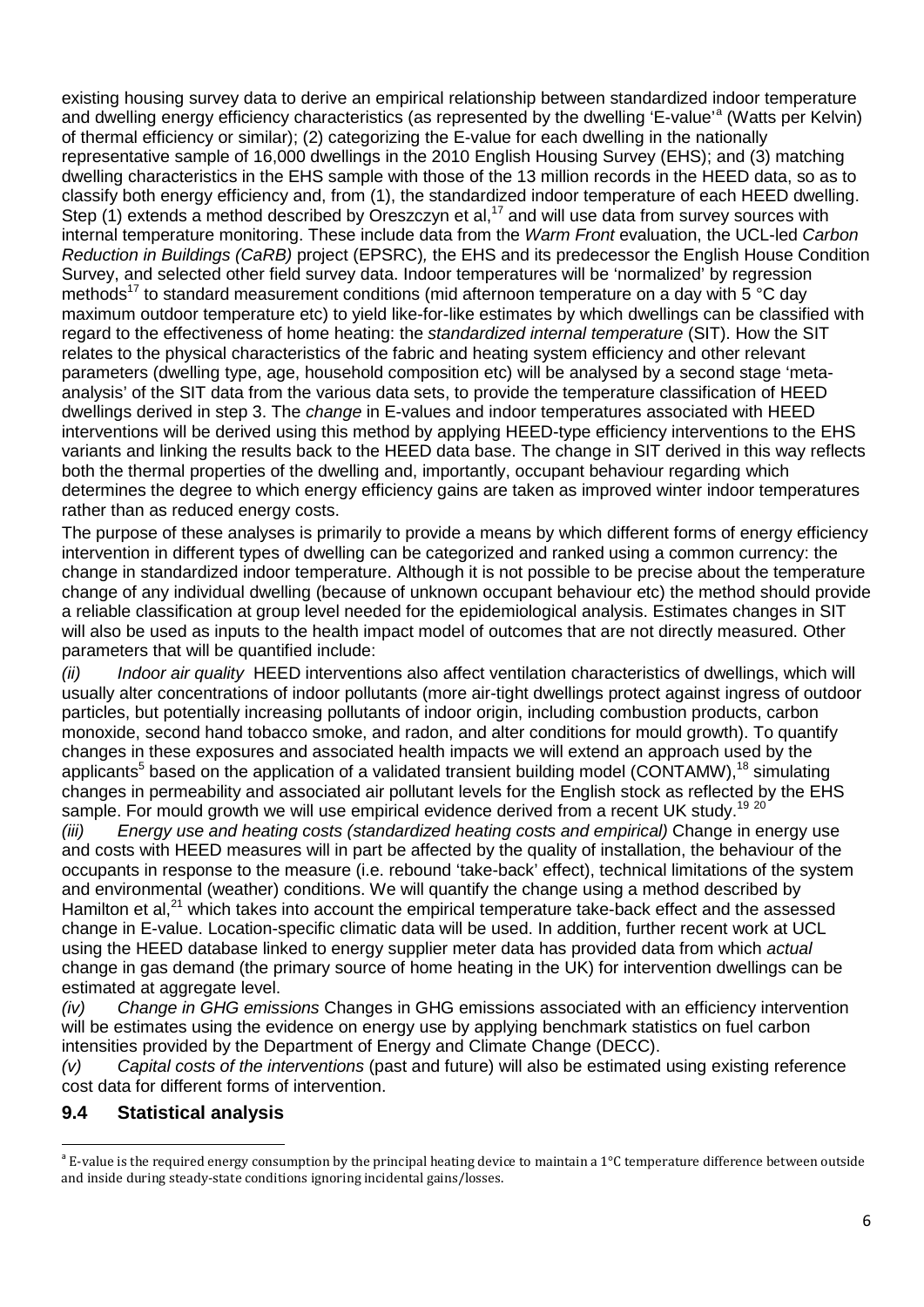Objective 1a. Estimation of the overall change in mortality and admission rates that follow an HEE improvement will use. a log-linear Poisson regression model<sup>22</sup> for daily mortality rates conditioning on postcode, in which the parameter of interest (intervention effect) is the coefficient for a variable representing the proportion of residences in that postcode that had by that date received in HEE improvement. Thus, for example, a value of -0.02 for this coefficient would represent a 2% decrease in the outcome rate following an intervention. In further models we will include distinct terms for each type of intervention so as to estimate effect of each separately. Although any one postcode will have very few (sometimes no) outcomes over the observation period, the multiplicity of postcodes overall can support the required estimates.<sup>22</sup> For computational tractability, data will be aggregated over postcodes sharing the same covariates and intervention year and month.

We will control biases by including in the regression model region-specific influenza counts and smooth seasonal and secular trends over time, which will be modelled as natural cubic splines with seven degrees of freedom per year following many time series regression studies.<sup>23</sup> Models for hospital admissions will also include day of week and holiday indicators. As this model conditions on number of outcomes in a postcode over the ten year study period, geographical differences in long-term rates (driven by factors such as SES) do not confound the intervention effect estimates. Nevertheless, to guard against SES predicting trends in outcomes we will allow for variation in trend by additional linear trend terms dependent on IMD of the postcode. Primary analyses will include all postcodes, even those with no intervention, because although they do not contribute directly to the estimated intervention effect, they will contribute to estimating baseline influenza effects and time trends and improve power.

Objective 1b. Estimation of the change in cold and heat-related mortality and admissions following an HEE intervention will follow the same broad conditional Poisson approach, but in this case the focus will be on changes in Poisson regression model coefficients representing impacts on daily mortality of cold and hot weather (variable-coefficient models). As baseline analysis we will use the representation of cold and heat effects as "double-threshold" log-linear models to capture the U-shape temperature-health function, well established in time series literature,  $24$  and which can reflect the well–known delay of up to three weeks for full cold weather impact to be fully apparent. Here a typical result would be estimated relative risks (RRs) per degree of sub-threshold temperature before and after intervention (say 1.02 and 1.01), and the ratio of these RRs (1.01/1.02=0.99). Sensitivity analyses will relax the linearity assumption both for the outside temperature-health relationship<sup>24</sup> and for the SIT-health relationship.

Objective 2. Estimation of annual cold effects in the 35-year major conurbation series will follow standard time multi-city series approaches but otherwise with control for time-varying risk factors (flu, season, trend) as described above.<sup>23 24</sup> Focus will be on annual (Sept-August) coefficients of linear terms for subthreshold temperatures ("cold effects"). We will then investigate the relationship between these estimated cold effects and measures of fuel poverty using meta-regression techniques, allowing for a linear improvement over time.

All analyses will be repeated for all-cause and cause-specific mortality, and for all cardiovascular and all respiratory hospital admissions, and separating potentially vulnerable groups (elderly, low SES) in subgroup and interaction models. As further steps to account for potential bias, we will compare HEED data with that from other data sets at the small area level, examine subgroups to understand variations in results with respect to key classifying variables (e.g. data source, housing tenure, intervention type) and perform a range of sensitivity analyses, including limiting analyses to those postcodes with high data coverage and/or with most reliable data (using the HEED 'trust' flag), and using as controls the data only from dwellings that eventually undergo the specific intervention in question.

### **9.5 Proposed sample size**

Adequacy of our available sample size for objectives 1a and 1b indicated by in the table below, which shows estimates of the smallest detectable effect of the intervention, overall (1a) and for response to cold or heat, on a range of outcomes. The very large population covered by the HEED data-base and 11 years study duration implies a very small sampling variability for the overall post-pre (concerns over bias are likely to predominate). Even the more demanding estimation of changes in response to temperature extremes is precise enough to detect realistic changes for cold in all outcomes and for heat (for which the baseline effect is more modest) in the more common outcomes.

| Data set | <b>Total events</b><br>in HEED $(11y)$ | Minimum detectable % reduction after<br>intervention ( $\alpha$ =0.05; $\beta$ =0.2) |                                       |  |
|----------|----------------------------------------|--------------------------------------------------------------------------------------|---------------------------------------|--|
|          |                                        | Overall <sup>'</sup>                                                                 | Response to cold or heat <sup>2</sup> |  |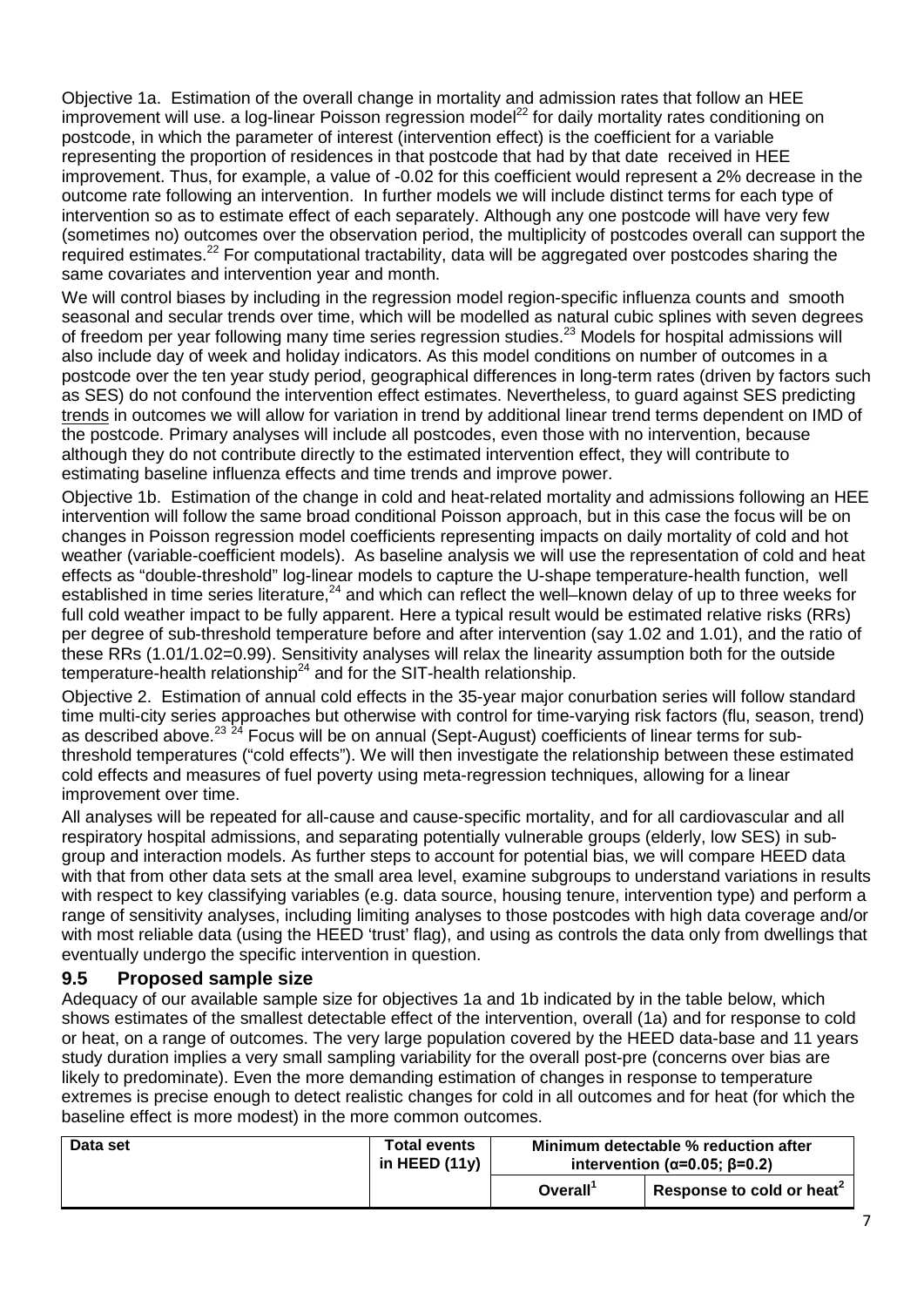| Mortality                                                 | All cause<br>- Cardio-respiratory | 3,300,000<br>1,800,000 | 0.3<br>0.4 | 1.4<br>1.9 |
|-----------------------------------------------------------|-----------------------------------|------------------------|------------|------------|
|                                                           | All emergency admissions          | 18,000,000             | 0.1        | 0.6        |
| - Cardio-respiratory<br>- Circulatory disease<br>Hospital |                                   | 4,900,000              | 0.3        | 1.2        |
|                                                           |                                   | 2,500,000              | 0.4        | 1.6        |
| - Respiratory disease<br>admissions<br>- COPD             | 2,400,000                         | 0.4                    | 1.7        |            |
|                                                           |                                   | 520,000                | 0.8        | 3.6        |
|                                                           | - Asthma                          | 420,000                | 0.9        | 4.0        |
|                                                           | - Bronchiolitis                   | 110,000                | 1.7        | 7.7        |

For example, for cardio-respiratory we can detect a post Vs pre intervention reduction of 0.4% overall of 1.9% in the response to cold (eg cold RR changes from 1.100 to 1.081)

1 -- Estimated as MDRR=100\*(1.96+0.84)\*√(2/n), where n is the number of events to persons over 11 years with residence in the HEED database estimated before or after intervention (time assumed equal on average).

2 -- Cold and heat effects assumed for simplicity in this calculation (planned analyses will use fuller models) to be rates in 5% coldest (hottest) days, relative to the remainder. Typical overall heat and cold effects defined in this way are about 5% and 10% respiratory. <sup>2</sup> MDRR%=100\*(1.96+0.84)\*√(1/0.05n+1/0.95n)

The control for confounding will diminish power somewhat compared to these crude calculations, but the use of continuous temperatures (objective 1b) will increase it. Detectable reductions in sub-groups will be larger than those in the table following an inverse square root rule: e.g. multipliers of 1.4, 2 and 3.2 for groups of 50, 25 and 10% of the population. For most comparisons, realistic reductions can be found even in small sup-groups. To assess adequacy of sample size for the 35 year conurbation study we make the simplifying assumptions that the association of cardio-respiratory mortality will be compared between the 10 years with greatest and 10 with least fuel poverty, and that the conurbations will include one third of the English population, hence 200,000 deaths a year.25 With the simplified estimation of response to cold described above (5% coldest days) this leaves 10,000 cold-exposed deaths a year, hence 100,000 in each (fuel poor or not) group of years. Ignoring uncertainty from the baseline (95% days not "cold") this give a standard error of the ratio of cold response (RR) in the two groups of  $\sqrt{(2/100,000)} = 0.4\%$ . Thus a minimum detectable increase in cold response in the years with greatest fuel poverty of (1.96+0.84)\*0.4=1.1%. Set against a baseline cold response of 10%, this seems realistic.

#### **10 Multi-criterion decision analysis (MCDA)**

The Multi-Criteria Decision Analysis (MCDA, see appendix 2) is well recognized at governmental levels as a modelling tool to support policy makers make robust decisions.<sup>26</sup> The MCDA model will use approaches currently being developed by the applicants. It will take input from the main study results (for cold-related mortality and hospital admission), as well as a *health impact model*, which will include assessment of outcomes that are not directly measured, but whose impacts will be quantified based on assessed changes in exposures (from the building physics models etc). Some of these pathways are outlined in Appendix 3. The methods will broadly follow those previously applied by the applicants for the *Task Force on Climate Change Mitigation and Public Health*, <sup>5</sup> using an approach akin to that taken by the WHO for the Comparative Risk Assessment exercise. The model will also enable the evidence on the effect of fuel pricing and cold weather payments to be integrated with other results.

The MCDA model will be used to examine alternative intervention options across a number of criteria including costs (of the intervention and to the NHS), and from the perspective of different policy makers (e.g. DECC, DCLG, NHS) and user groups (voluntary sector). The evidence on impacts and costs generated in the different phases of the project will be used to inform the MCDA modelling framework. It will be applied to assess: (i) the range of health impacts of past HEE interventions (to 2010), and (ii) a range of policy options for the future. A key component of the MCDA is addressing the uncertainty in the evidence and its impact on decision-making. Value of information analysis (VOI) will also be used to determine the contribution of what further evidence is required to resolve the uncertainty in the decisions.<sup>27</sup> <sup>28 29</sup> Workshops with stakeholders will be held at the inception of the project to inform details of the analytical design, and towards the end to help evaluate how its evidence alters policy choices. These will

#### **11 Qualitative study**

also be an important vehicle of dissemination.

The study's qualitative element will contribute to our understanding of the pathways linking home energy efficiency (HEEs) improvements and cold-related morbidity and mortality, and to identifying implications for future interventions that aim to increase uptake of HEE interventions. The aims are to:

(a) Further our understanding of the pathways and mechanisms that link implementation of HEE interventions and social practices related to the determinations of health;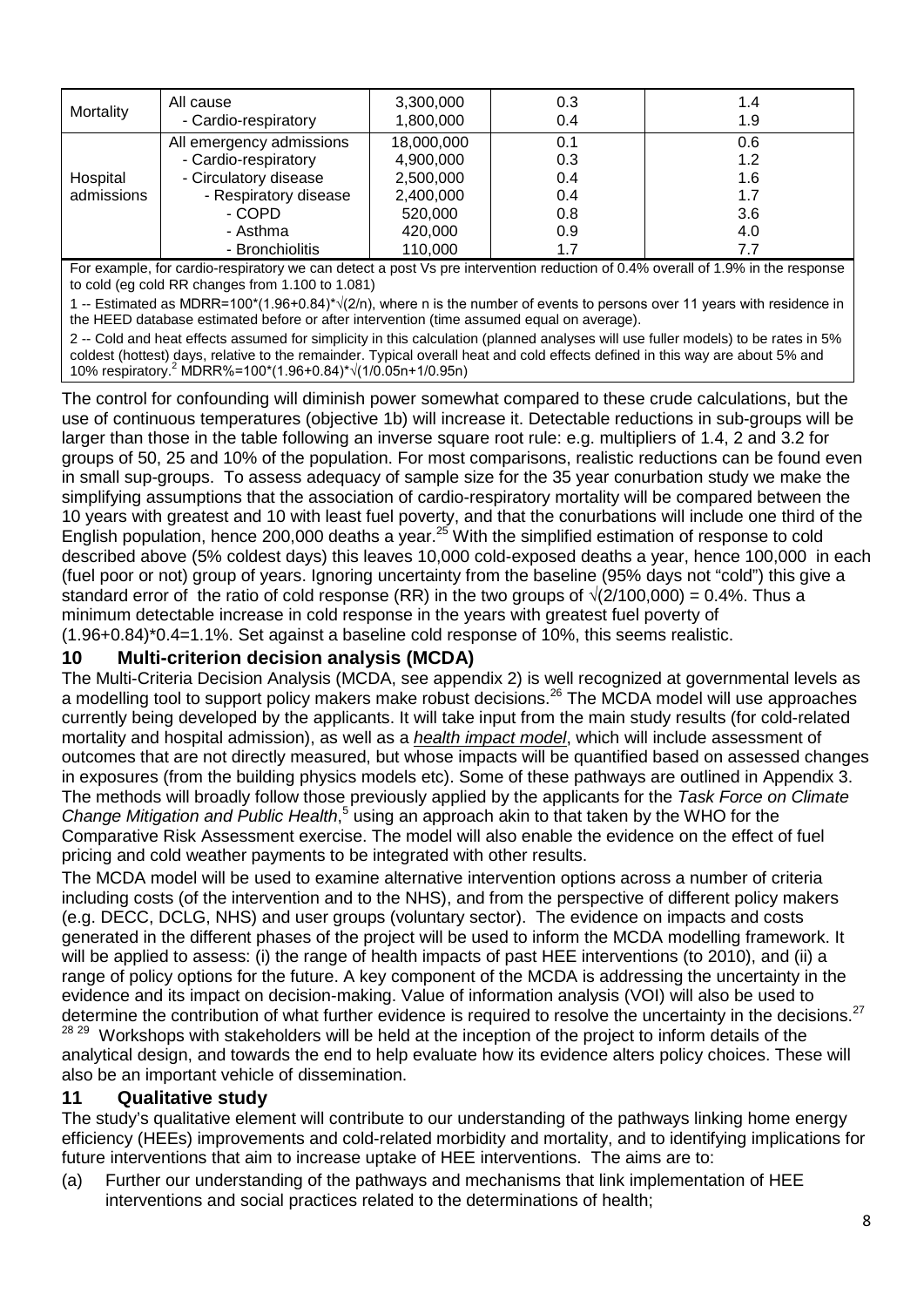- (b) Identify how these pathways may change over time post-installation;
- (c) Further our understanding of the factors that facilitate and inhibit the uptake of HEE interventions across different population groups and different points in household lifecycle;
- (d) Identify the implications of household decision making for future policy implementation.

Previous research has suggested that key pathways linking home energy efficiency interventions and health are likely to include: direct physiological effects of higher indoor temperatures or reduced humidity; social and psychological effects of greater emotional security (which might indirectly impact on physical health); reduced fuel poverty from lower fuel bills. There have been calls for more research on the processes which, for instance, mental health gains from increased temperatures might influence physical health outcomes. There are also gaps in the literature on how salient these pathways are across different population groups (eg through the lifecourse) and how far preferences for (for instance) open windows, colder indoor temperatures, or reducing fuel use are rooted in personal circumstances or more deeply seated beliefs relating to health or climate change. Given that more radical interventions to improve household efficiency will be needed to meet GHG reduction goals, a more nuanced understanding of the motivations and barriers to household uptake and use of HEE interventions is urgently needed.

To both further our understanding of the pathways by which HEE interventions impact on health and to identify factors likely to shape future uptake, we aim to explore the effect of past interventions on households and to identify the key factors framing their approach to future interventions. To do this, the qualitative component of this study aims to explore how home energy practices are integrated into everyday household decisions across a range of household types. Using individual and household interviews with 50 households purposively sampled across four geographical regions and at different points post-HEE installation, we will explore: decisions to implement HEE (or not); changes to household practices over time post-HEE installation; underlying values and beliefs relating to domains such as indoor temperature, ventilation, fuel use and responsibilities for climate change.

Home Energy Efficiency (HEE) interventions relate to a number of major policy concerns. First, the National Cold Weather Plan for England<sup>10</sup> identifies interventions such as home insulation as key to long term planning to reduce excess winter mortality. Second, reducing fuel consumption at the household level is a consideration for climate change mitigation. Third, the targeting of subsidised HEE interventions at those in poor housing and on low income has also been a strategy for addressing fuel poverty and the associated health impacts.<sup>11 30</sup> However, at the household level, motivations for installing HEE interventions may be differently framed, with incentives such as reducing fuel bills, improving property values, or aesthetics.<sup>31</sup> The premise of the qualitative element is that to understand the impact of HEE interventions on health and to inform future policy implementation across these agenda, we need to understand the adoption, use and incorporation of HEE interventions as *social practice*. That is, we aim to explore the impact of HEE intervention (or the decision not to install any HEE intervention) technologies as part of the broader practices and decision-making of a household.

This study builds on the considerable body of research already conducted on home energy improvements and on cold weather related behaviour, particularly in older citizens (see eg Gilberston et al 2006,<sup>32</sup> Critchley et al 2007,<sup>33</sup> Hitchings & Day 2011<sup>34</sup>). In summary, reviews of evidence on interventions to address fuel poverty suggest that: there have been measurable impacts on perceived wellbeing and mental health, but that clinical changes are difficult to identify, in part because past evaluations have not been powered to detect these;<sup>12</sup> that targeted interventions could address inequalities<sup>35</sup> and most studies to date have looked at short term outcomes.<sup>35</sup> Although the strongest evidence for health effects have related to perceived well being, this should not be underestimated: detailed qualitative research as part of the *Warm Front* Scheme evaluation<sup>32</sup> documented significant benefits from the improvements in quality of life, arising from increased comfort and use of living space within homes. Increases in emotional security from reliable, warmer homes were linked to increases in wellbeing, with improvements in the use of living space, comfort and household relations. As Liddell & Morris<sup>12</sup> note, such mental health effects may be a key mechanism for reported gains in physical health: they conclude more research on process is needed.

One aspect of process is the effect of HEE interventions on indoor temperature, given that households can prioritise either increasing temperature or reducing fuel costs. In contrast to the Warm Front evaluation, which found temperature gains but relatively little impact on fuel bills,<sup>32</sup> a New Zealand study<sup>36</sup> found modest changes in indoor temperature, but significantly reduced fuel bills post-intervention. The health gains observed, they suggest, may therefore be due to reduced exposure to very low cold or high humidity, rather than higher average temperatures. Gains from higher disposable income may also, of course, have an effect on household health. Day and Hitchings $37$  found that heating was the last thing that older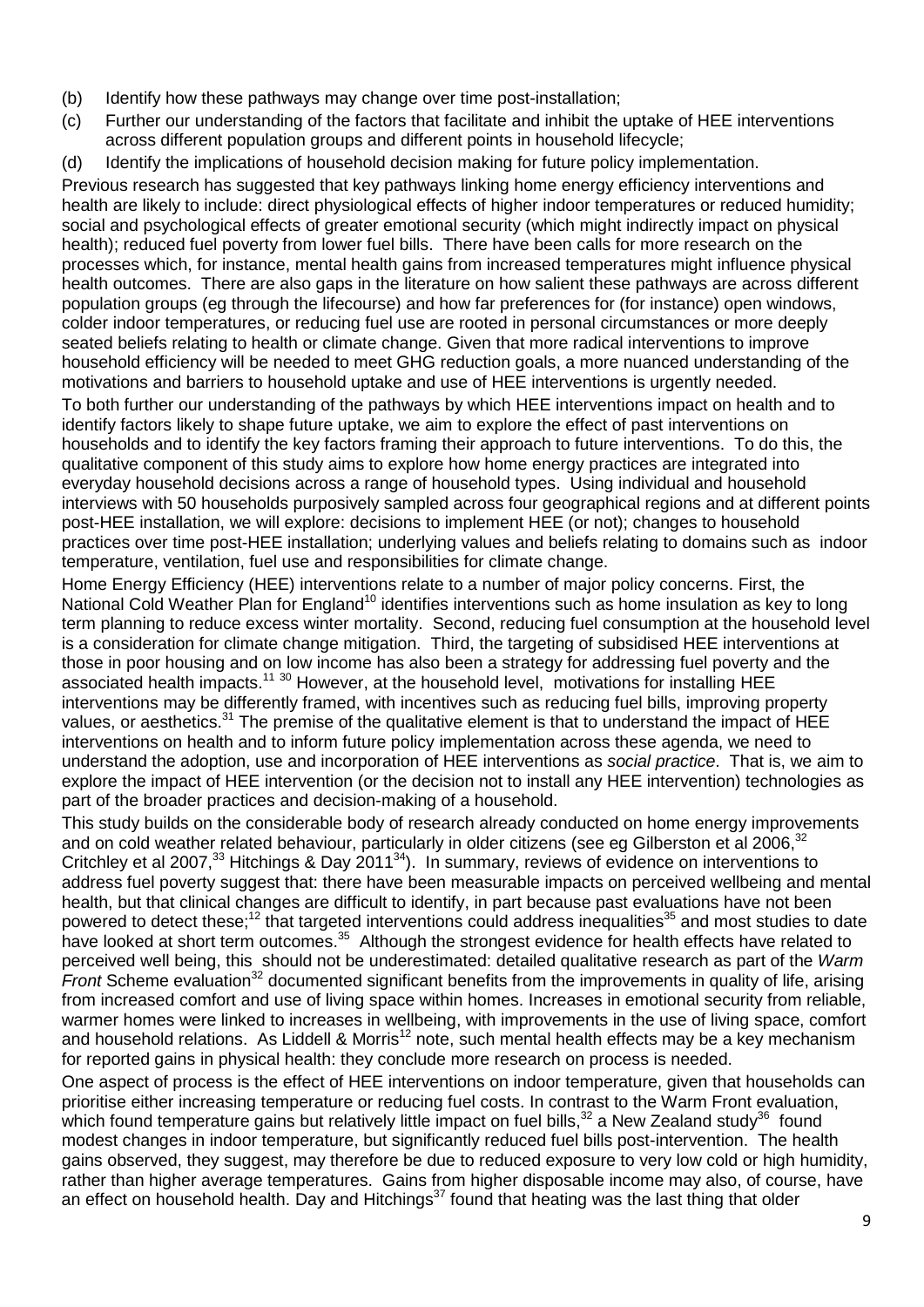householders would compromise on in terms of sustainability, but it is not known how far such trade-offs between sustainability and comfort might be affected by future changes in householders' attitudes to sustainability, or in younger cohorts.

The decision about whether to prioritise fuel use reduction or temperature increases is one example of the variable responses possible to HEE improvements in the household. Previous research identifies a range of response to HEE interventions, and to advice on cold-weather related health in general, but has not (to date) gone much beyond noting that there are differences. Harrington et al<sup>38</sup> for instance, identified a range of views in households in the Warm Homes Project, and a range of coping strategies used by older citizens, but only suggested that these were likely to be cultural and historically specific. Psychological factors are also likely to modify pathways. Critchley et al<sup>33</sup> looked specifically at those households which maintained cold temperatures post installation of heating improvement interventions, distinguishing those who preferred such temperatures, and those for whom constraints had limited temperature increases: cold, they suggest, may well have different health effects for those who psychologically adapt to or prefer colder temperatures than those who perceive little choice over their indoor temperatures. If we take seriously the issue of comfortable temperature being a subjective measure, then feelings of control over it are likely to be as important as objective temperature in the pathways linking HEEs and health. This suggests potentially complex pathways linking HEE improvements and health, with possible feedback mechanisms as (for instance) cultural norms relating to 'normal' indoor temperature rise. One map of possible pathways linking HEE interventions and health is proposed by Liddell and Morris,<sup>12</sup> covering perceived impacts on health. More work is needed to unpack not only other potential pathways, but also to identify social and cultural factors that might be included and which might modify these pathways.

Feelings of control, as well as social practices that affect cold weather and fuel related practices, are likely to shift across the life course. Exploring how older households managed 'thermal comfort', Day and Hitchings<sup>34</sup> identified several ways in which ageing related to cold weather practices. First, ageing was perceived as a factor in growing sensitivity to cold, but also a barrier to various potential strategies for keeping warm, given the potential stigma of obvious signs of an 'ageing body', such as using a blanket indoors or a hat to sleep in. Windows were often opened to allow fresh air to maintain mental alertness and to guard against discreditable 'stuff' smells. They note ventilation practices are under-explored in general.<sup>34</sup> To date, little is known about how far these are personal preferences, or more deeply rooted in cultural beliefs about the necessity for 'fresh' air, and therefore how malleable they are. In their study of winter warmth practices in older citizens, Hitchings and Day<sup>39</sup> found that although social networks were an important part of how people found out about, for instance, strategies for keeping warm, that they knew very little about what was 'normal' for their age cohort, and indeed did not identify with any wider collective of 'older people'.

A number of gaps in the emerging body of literature on HEE are thus relevant to the question of how HEE improvements impact on health. First, we need more detail about mechanisms on the likely causal pathways between HEE improvement and health related practices. Second, we need a more nuanced understanding of attitudes to and practices related to indoor temperatures and fuel use. For instance: are they culturally framed, do they vary across social groups, to what extent are they malleable, and how far do they change through the life-course, or as a result of HEE improvements? Third, to inform future policy development, following from EST (EST undated) research on 'triggers' to adopting HEE improvement, we need more on how policy imperatives and wider social changes (eg rising fuel prices) impact on household level social practices relating to HEE improvements.

#### **11.1 Sampling and data generation and analysis**

This study will use qualitative interviews to maximise the opportunities to explore in depth how reactions to and decisions about HEE improvements are made in practice, given that we know attitudes or reported behaviours identified in surveys may not reflect the complexities of how decisions are taken in everyday life. By focusing on households, we aim to generate detailed narratives and exchanges on the range of social practices relating to both how existing HEE improvements have affected the household, and how future decisions might be taken. Recall of past events (up to several years after improvements) should not be a major source of bias as the primary focus is to generate accounts and discussion of events of decision making and reactions to HEE at various points after installation. The design involves 50 interviews with individual householders in three regions, followed (where possible) by interviews with the whole household. Sample The aim of the sampling strategy is to generate enough data to provide analytical comparisons across the following factors theoretically (based on above literature) likely to be linked to social practices: local norms about HEE interventions (indicated by high/low density of take up); HEE adopted and length of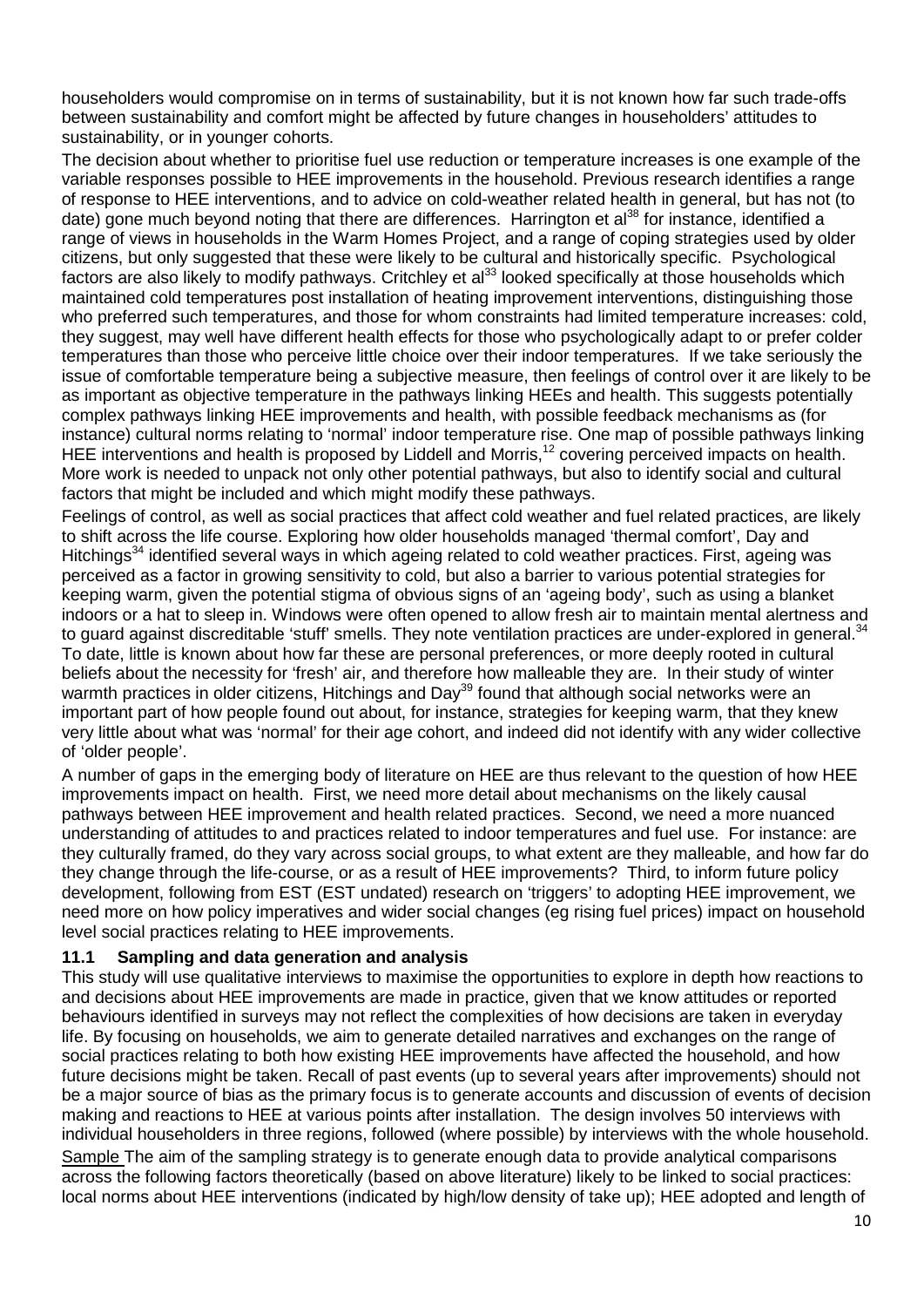time since adoption (no installation/one year post/3 years post); household type (working age no children/family with young children/older citizens); area deprivation; geographical region (including north/south east rural, suburban and urban locations); those with the more extensive HEE upgrades likely to be necessary in the future. Dwellings that have received levels of intervention more typical of the more extensive forms of HEE upgrade that are expected in future will be targeted. A sampling grid will be used to select around 50 households across three regions. Within each region, we will choose two small localities, one with high take up one with low, and within that sample households to ensure a range of other variables across the sample. The aim will be to sample to analytical saturation: we estimate that this will require around 50 households. The sampling strategy does not aim to generate a statistically representative sample, but rather a sample with enough variation across the factors likely to affect experiences of the intervention to allow internal comparisons. Although this a volunteer sample, and we are therefore less likely to access the views of the more mobile householders, or perhaps those with fewer strong views about the intervention, we will compare demographic characteristics with those not volunteering to provide some purchase on likely biases.

Recruitment Households will be recruited by invitations to participate mailed with an SAE to addresses covered by the Home Energy Efficiency database, selected as above. Where possible, we will interview both the householder, and (at a repeat visit) the whole household in a natural group interview, in order to generate data on both the potentially more private issues (eg impact on fuel bills) as well the data on social practices, which may be more feasible to generate in natural group interviews.

Data generation and analysis Pilot interviews will refine topic guides for in depth interviews with a) the householder and b) the whole household. These are likely to cover: experience of applying for and organising the interventions; narratives of how life in the home was before/immediately after/now the intervention; impact on physical and mental health; impact on fuel costs; comparisons with neighbours/family members in similar homes without energy interventions; views of the importance of energy efficiency interventions compared with other potential benefits to improve health and wellbeing. These topics will not generate direct answers to our research questions, but analysis will identify underlying framings for decisions and attitudes to the domains of interest. All early interviews and selected later ones will be transcribed in full, and analysed qualitatively, using techniques from the constant comparative method $40$  for inductive analysis as well as a more deductive content analysis around 1) key themes of interest related to wellbeing and 2) the relative importance users put on these interventions in the context of health, wellbeing, costs and climate change. Nvivo will be used to manage the data and facilitate discussion of coding frameworks by JG, the researcher and wider team.

### **12 Ethical arrangements**

The main ethics issues relate to the handling of postcode health data (issues of confidentiality and security) and the qualitative interviews. We will work with ONS who will provide the secure data linkage via their facility at Titchfield. Interview participants will provide consent to their interviews being audio-recorded for analysis, assured of confidentiality and offered a summary of the findings. All transcripts will be anonymised, with any identifying details removed. Audio-recordings and transcripts are kept securely. Ethics approval will be requested from LSHTM ethics committee, the National Research Ethics Service for the handling of mortality and hospital admissions data, and the Health Research Authority Confidentiality Advisory Group (CAG).

### **13 Research Governance and partner involvement**

The research will be carried out in accordance with usual research governance practices for public health research of this nature, and in line published policies by LSHTM and partner organizations. The project will be overseen by a Knowledge Transfer Steering Group, led by Dr James Goodwin who chairs and pioneered the concept with the Halcyon NDA project and who is the deputy chair of a World Health Organization Knowledge Transfer group. We will engage a wide variety of other stakeholder groups throughout: at the inception of the project to help shape details and focus of its analytical design; subsequently to exchange emerging results; and in later stages to assist with interpretation of policy implications and dissemination. It will draw membership from both academic and policy communities, including representation of key users and the public. The project principal investigator and collaborators have extensive experience of running large evaluation projects of this kind, and will ensure best practices are followed in all elements of design, conduct and dissemination.

We plan to use an innovative model of knowledge transfer (KT) to engage with users and to achieve our aim of fully involving our project partners. The innovation derives from our over-arching concept of inter-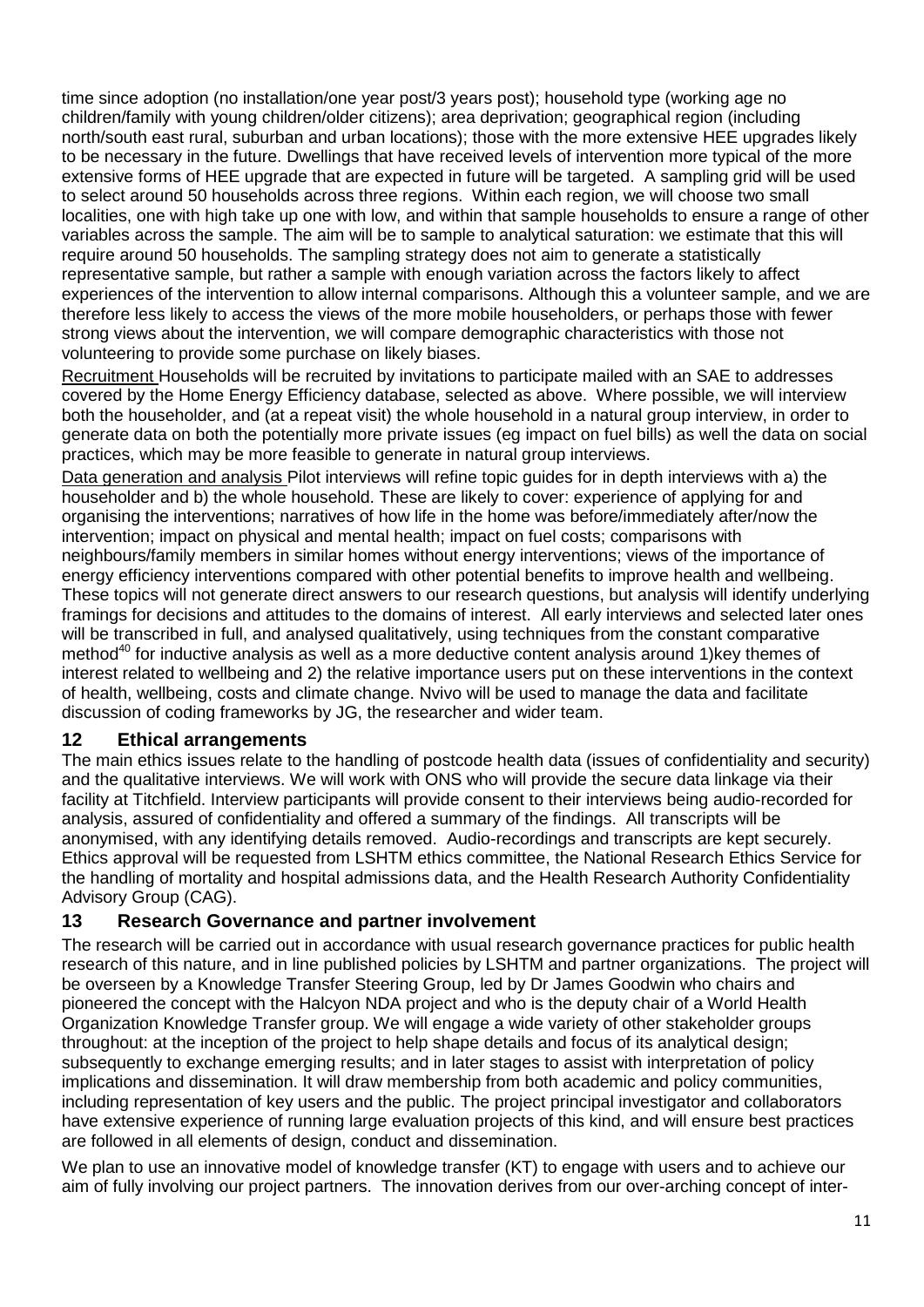acting with our major stakeholders throughout the project, rather than working in isolation from them. In addition to the two academic partners (LSHTM and UCL), the main project team includes several nonacademic collaborators who are intrinsic to all phases of the research (design, data gathering/processing, analysis, interpretation, assessment of policy implications, dissemination, policy-to-practice). They are Department of Health (the project teams includes the lead for the cold weather plan for England), the Energy Saving Trust (responsible for advising on many aspects of housing energy efficiency in England, and the curator of the Home Energy Efficiency Database (HEED) on which the project will be based); the Met Office (who have unrivalled expertise in the use of weather data) and AgeUK (who represent a key target group for policies and actions). Specifically, we propose to engage stakeholders from the voluntary sector (e.g. AgeUK, housing charities, TransformUK); key government departments (especially the Department of Energy and Climate Change, the Department of Communities & Local Government and the Department of Health – with all of whom we have established links regarding the health impacts of home energy efficiency); the Greater London Authority (GLA); representatives of the NHS and of the Health Protection Agency (Public Health England); with the National Housing Federation; BRE; as well as the private sector (energy and construction companies); government scheme managing agents, and with householder/tenant groups, and the World Health Organization (WHO).

### **14 Project timetable and milestones**

3 years from Apr 2013

|                                                | 2013 |    | 2014 |                |    | 2015 |    |                |    | 2016 |              |                |
|------------------------------------------------|------|----|------|----------------|----|------|----|----------------|----|------|--------------|----------------|
|                                                | Q2   | Q3 | Q4   | Q <sub>1</sub> | Q2 | Q3   | Q4 | Q <sub>1</sub> | Q2 | Q3   | Q4           | Q <sub>1</sub> |
| Modelling of indoor environment                |      |    |      |                |    |      |    |                |    |      | $\mathbf{a}$ |                |
| Preparation & analysis of HEED data            |      |    |      |                |    |      |    |                |    |      |              |                |
| Assembly and linkage of health & exposure data |      |    |      |                |    |      |    |                |    |      |              |                |
| Data analysis (mortality)                      |      |    |      |                |    |      |    |                |    |      |              |                |
| Data analysis (HES)                            |      |    |      |                |    |      |    |                |    |      |              |                |
| Qualitative interviews                         |      |    |      |                |    |      |    |                |    |      |              |                |
| Analysis of qualitative data                   |      |    |      |                |    |      |    |                |    |      |              |                |
| <b>MCDA</b> analysis                           |      |    |      |                |    |      |    |                |    |      | sle          |                |
| Workshops                                      |      |    |      |                |    |      |    |                |    |      |              |                |
| Papers                                         |      |    |      |                |    |      |    |                |    |      |              |                |

Key milestones will include: completion of main components of a model of health impact model (relating to changes in the indoor environment) by Mar 2014, with later further refinements from the input of the results of the quantitative analyses; development and implementation of the methods for data linkage for mortality, including prepared explanatory data, by Sept 2014; completion of interviews by Mar 2015, and their analysis and writing up by end June 2015; completion of main epidemiological analyses for mortality by Sep 2015 and HES by Dec 2015; implementation of the MCDA by Dec 2015. Papers will form outputs from the third quarter of 2014, and workshops for stakeholders engagement will be annual.

## **15 Expertise**

The research team is multi-disciplinary, bringing together expertise in epidemiology, statistics, meteorology, building science,social science methods, large database analysis, and health economics/decisions analysis, and has collaborators from both the academic and policy sectors.

(LSHTM) Prof Wilkinson (PI) has extensive research expertise in temperature (weather)-related impacts on health, in housing and health, as well as in the methods for the evaluation of public health interventions. He has coordinated numerous relevant major collaborative research projects. Prof Armstrong is a statistician and epidemiologist with an international reputation for research into weather-related health impacts, and extensive expertise in analytical methods, which have been developed in particular through recent MRCfunded methodological projects. Dr Chalabi, senior lecturer in mathematical modelling, has led the development of the methods and the mathematical framework for multi-criterion decision analysis of environmental interventions through such projects as IntraWise, AWESOME, PURGE listed below. Judith Green, Reader in Sociology of Health, has expertise in qualitative methodologies for public health research, and an extensive track record of relevant research, and on research evidence and policy. (DH) Professor Doyle, Regional Director of Public Health for the South East, has primary responsibility within the Department of Health for the Cold Weather Plan for England, and winter-related burdens, and has intimate knowldege of the policy needs and opportunities, as well as of the roles of key actors.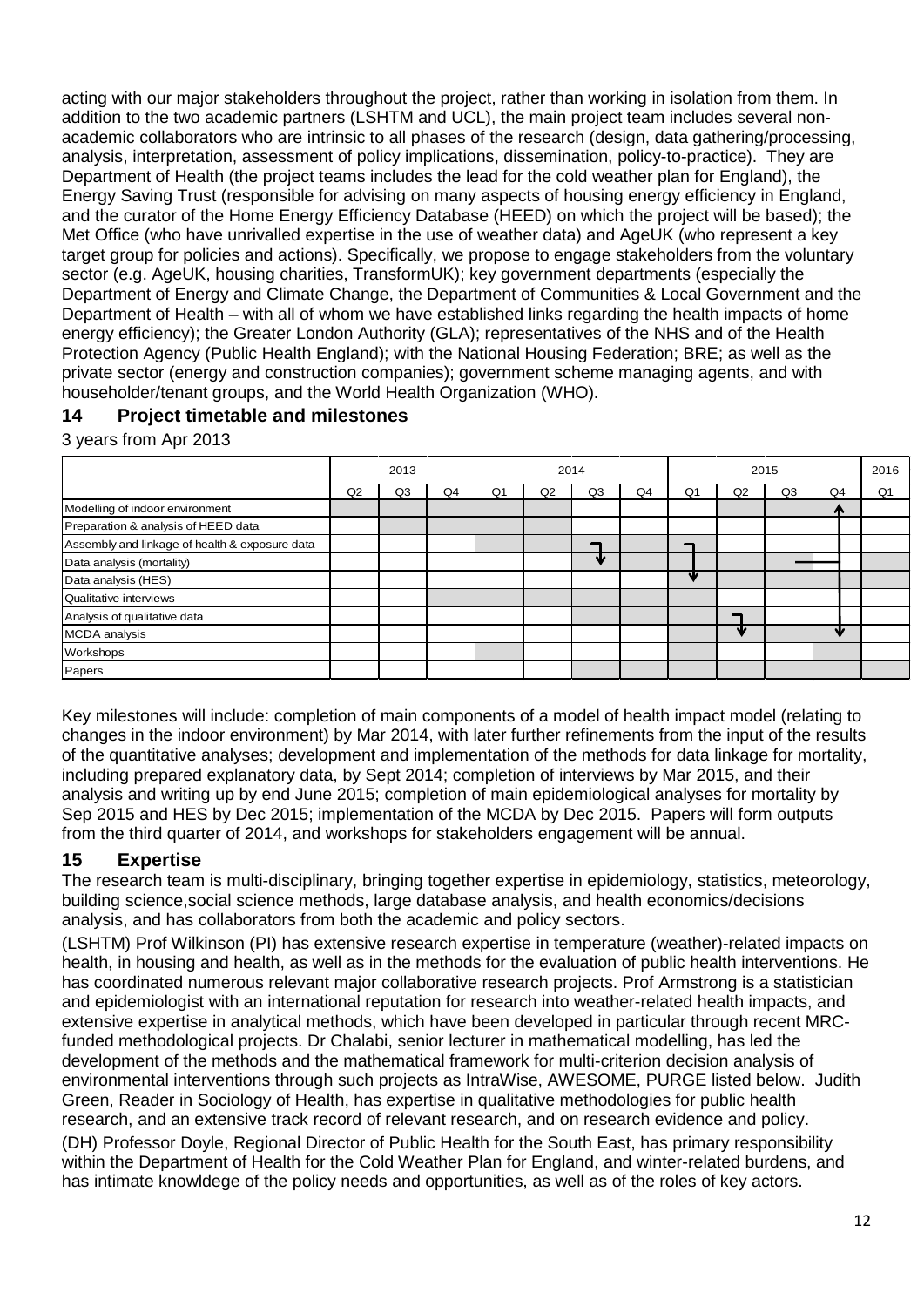(Energy Saving Trust). Andy Deacon represents the Energy Saving Trust and the team responsible for assembling and analysing the Home Energy Efficiency Database (HEED), which is critical to the characterization of dwelling-related evidence on the timing of home energy efficiency interventions. (Loughborough University and Research Director for Age UK). James Goodwin has a long track record of research in the impacts of temperature on health, and will coordinate stakeholder involvement.

(Met Office) Patrick Sachon and team bring expertise in the use of meteorological data. They have been responsible for establishing and assessing the Met Office weather-based warning scheme for COPD. (UCL) Prof Davies, Professor of Buildings and Environment at UCL, is a leading expert in the performance of buildings and the modelling of indoor environments. He has extensive relevant research experience.

#### **16 Members of the Public**

This project has most relevance for elderly people living at home. We intend to engage with members of the public through AgeUK, with their participation in the Knowledge Transfer Steering Group and through project workshops and other engagement activities, coordinated by AgeUK (which has exceptional expertise and experience within the UK of knowledge translation and an extrensive apparatus for public engagement and dissemination) as described in section 13.

#### **17 References**

- 1. Wilkinson P, Pattenden S, Armstrong B, Fletcher A, Kovats RS, Mangtani P, et al. Vulnerability to winter mortality in elderly people in Britain: population based study. BMJ. 2004 Sep 18;329(7467):647.
- 2. Hajat S, Kovats RS, Lachowycz K. Heat-related and cold-related deaths in England and Wales: who is at risk? Occup Environ Med. 2007 Feb;64(2):93-100.
- 3. Wilkinson P, Landon M, Armstrong B, Stevenson S, McKee M. Cold comfort: the social and environmental determinants of excess winter death in England, 1986-1996. York: Joseph Rowntree Foundation; 2001.
- 4. Jackson G, Thornley S, Woolston J, Papa D, Bernacchi A, Moore T. Reduced acute hospitalisation with the healthy housing programme. J Epidemiol Community Health. 2011 Jul;65(7):588-93.
- 5. Wilkinson P, Smith KR, Davies M, Adair H, Armstrong BG, Barrett M, et al. Public health benefits of strategies to reduce greenhouse-gas emissions: household energy. Lancet. 2009 Dec 5;374(9705):1917-29.
- 6. Osman LM, Ayres JG, Garden C, Reglitz K, Lyon J, Douglas JG, et al. The effect of energy efficiency improvement on health status of COPD patients. A Report to the Eaga Partnership Charitable Trust. Newcastle, UK: EAGA Chartiable Trust; 2007.
- 7. Osman LM, Ayres JG, Garden C, Reglitz K, Lyon J, Douglas JG. A randomised trial of home energy efficiency improvement in the homes of elderly COPD patients. Eur Respir J. 2010 Feb;35(2):303-9.
- 8. Howden-Chapman P. Housing and inequalities in health. J Epidemiol Community Health. 2002 Sep;56(9):645-6. 9. MRC. Using natural experiments to evaluate population health interventions. Report of a joint MRC Population
- Health Sciences Research Network/MRC Methodology Research Panel Workshop. London: MRC; 21 January 2010.
- 10. Department of Health. Cold weather plan for England: protecting health and reducing harm from severe cold weather. London: Department of Health; 2011.
- 11. Hills J. Fuel Poverty: The problem and its measurement. CASE Report 69. London: LSE for the Department of Energy and Climate Change; 2011 19 October 2011.
- 12. Liddell C, Morris C. Fuel poverty and human health: a review of recent evideence. Energy Policy. 2010;38:2987- 97.
- 13. Department of Energy and Climate Change. National energy efficiency data framework. Report on the development of the framework and initial analysis. London: DECC; 2011 June 2011.
- 14. Hamilton I, Steadman J, Lowe R, Bruhns H, Summerfield A. Buildings and Energy Data Framework: Report on the exploratory analysis of the Homes Energy Efficiency Database and Energy Demand. London, UK: University College London; 2011.
- 15. Moseley S. From observations to forecasts part 12: getting the most out of model data. Weather. 2011;66(10):272-6.
- 16. Rawlins F, Ballard S, Bovis K, Clayton A, Li D, Inverarity G, et al. The Met Office global four-dimensional variational data assimilation scheme Quarterly Journal of the Royal Meteorological Society. 2007;133(623):347- 62.
- 17. Oreszczyn T, Wilkinson P, Sung H, Ridley I, Group. ftWFS. Determinants of winter indoor temperatures in low income households in England. Energy & Buildings 2006;38(3):245-52.
- 18. Dols W, Walton G. Multizone Airflow and Contaminant Transport Analysis Software (CONTAMW). Washington: National Institutes of Standards and Technology (NISTIR), Technology Administration, US Department of Commerce; 2002.